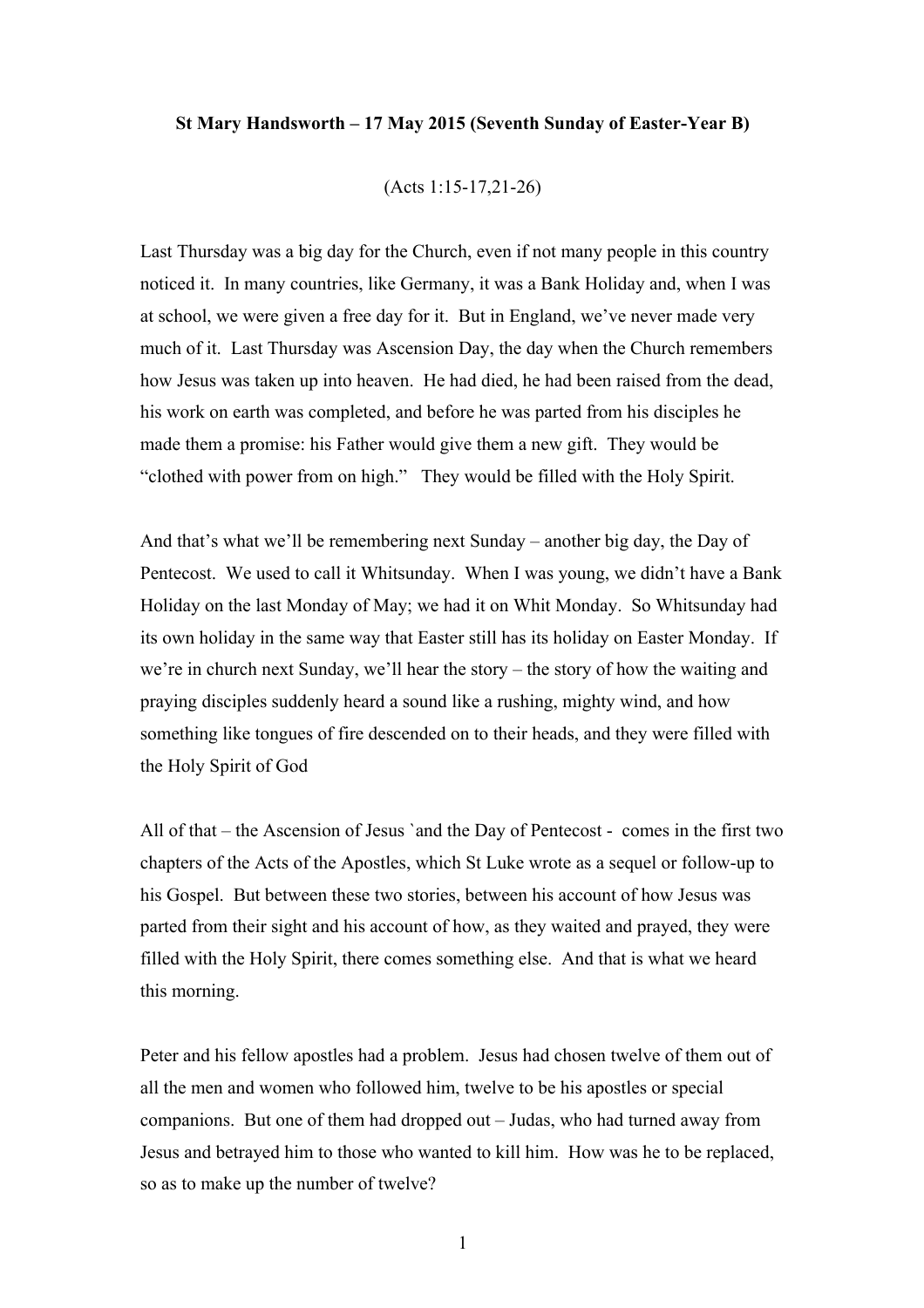There was one necessary qualification. It had to be someone who could be a firsthand witness, someone who, like the rest of them, had been with Jesus all the time from when he was baptized by John the Baptist up to the days of his death and his rising from the dead. They needed a man who could share with them in bearing witness to the resurrection of Jesus, someone who could say with them, "I have seen the Lord." They had two candidates, and they asked God to choose. They cast lots between them, and a man called Matthias was chosen.

Now you could say that we are where they were, between Ascension and Pentecost. First, we are asking God to fill up some of the gaps in the number of Jesus' disciples. All down the centuries there have been some who have turned away like Judas. They need to be replaced with new witnesses. And apart form the Judases, there are the faithful disciples also need to be replaced when their work on earth is done. Without them and their witness all down the years, we ourselves shouldn't be here.

So just as God chose Matthias to take the place of Judas, so he has chosen us to replace others who have fallen away as well as those who have before us to glory. He has chosen us, just as he chose Matthias, to be his witnesses, witnesses to his resurrection. We are witnesses in two ways. We have heard the story, and we pass it on to our children. And we bear witness by the way we live, as men and women through whose lives the light of Jesus shines in the world. And, dear candidates, he has chosen you. Jesus has chosen you to be his witnesses.

Jesus has chosen us. We're not here because we have chosen him. We are here because he has chosen us. Jesus doesn't depend on us. We depend on Jesus. What we have to do is open our hearts to accept his choice – not turn away because it seems too hard for us to walk in his footsteps, not turn away and put it off to another day. Jesus is asking us to say yes to him today and imply accept his choice of us to be among the number of those he has chosen. That is perhaps the hardest part of being a disciple – accepting the fact that God loves us so much that he has chosen us to be disciples of Jesus. It's something we have to learn afresh every day. God loves me, and God has chosen me to live the life of Jesus.

2